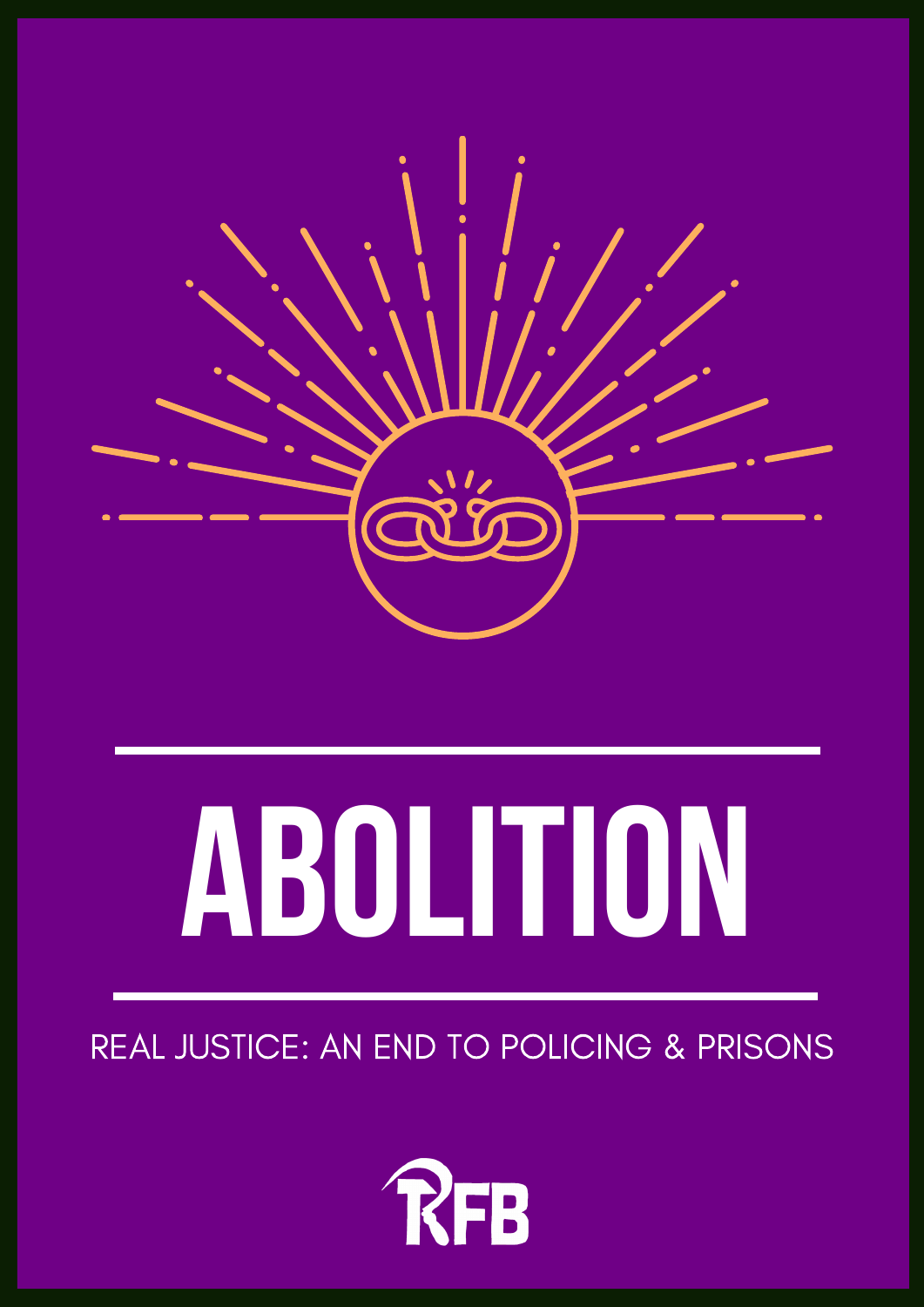## **THE ORIGINS OF POLICING**

The concept of policing in Britain can be traced back to medieval times, when " watchmen " or " constables " were organised to maintain social order on behalf of the monarchy. From the very beginning, these groups existed to protect the powerful and quell popular uprisings: in 1736, the historic Porteous Riots occurred after the captain of the Edinburgh Town Guard ordered the murder of civilians who were protesting a hanging.

Less than a century later, in 1822, the first modern British police force — the Irish Constabulary — was established for the purpose of suppressing rebellion in occupied Ireland. Over the course of the 19th century, the British state mandated the creation of similar police forces nationwide to maintain ruling class control of private property. By the mid-20th century, policing had been fully adapted to use modern technologies for surveillance and capture.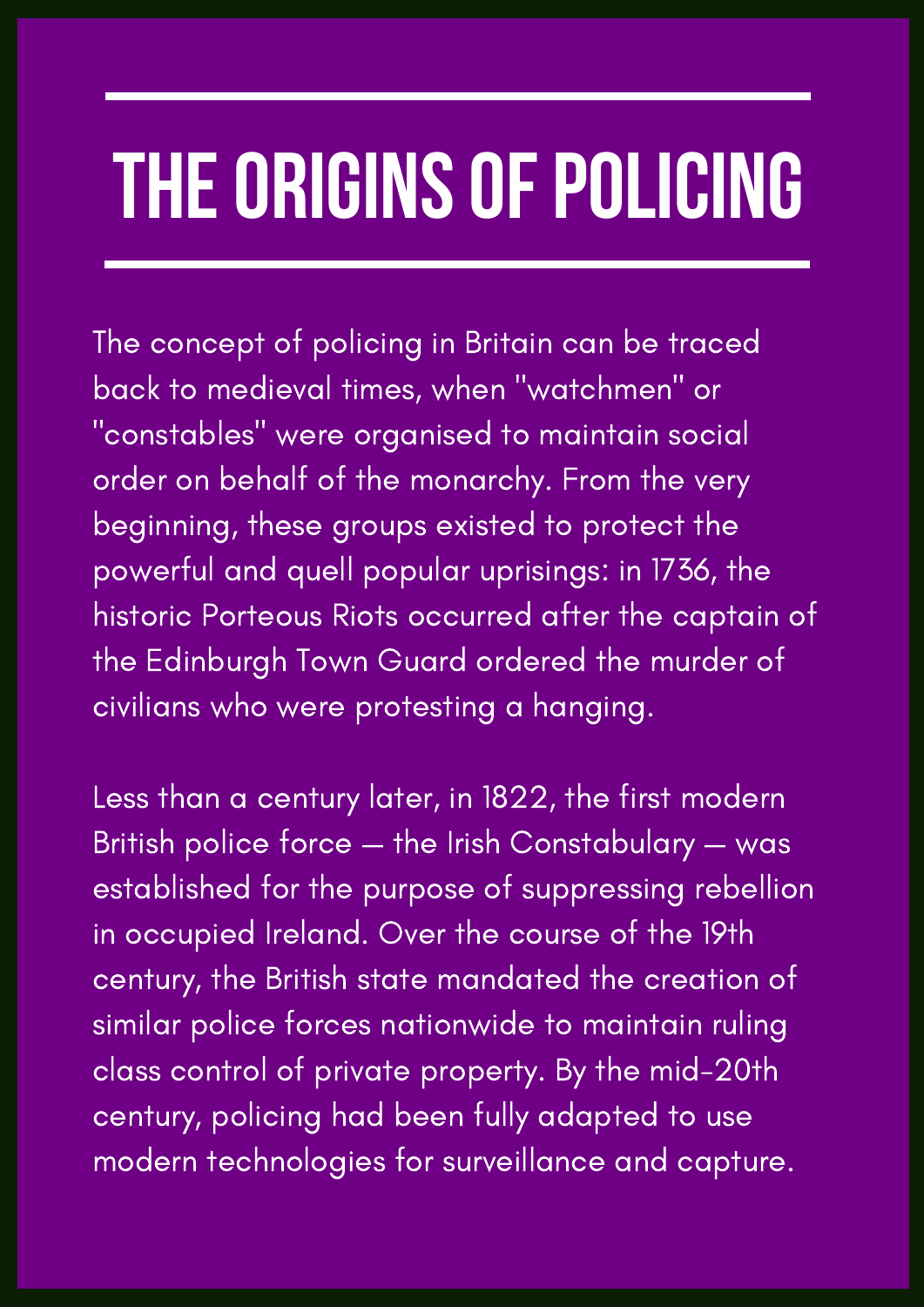The function of the police is no different today than it was in 1736 or 1822. Cops serve to break up strikes, protests, and other forms of political resistance from the working class. They protect the oppressive status quo from anything that challenges it. They deliberately carry out racist and gendered violence and discrimination in order to maintain white supremacy and patriarchy that is, the systems of social division that privilege those classed as white and male.

Just within the past year, the police have shown more clearly than ever that their job is to terrorise and oppress certain populations. Patrolling the streets during lockdown to

arrest people for sitting outside, trampling people with horses at Black Lives Matter protests, manhandling women at a vigil for a woman who was murdered by a cop — the "law and order " that the police protect is the law and order of patriarchy, white supremacy, and capitalism.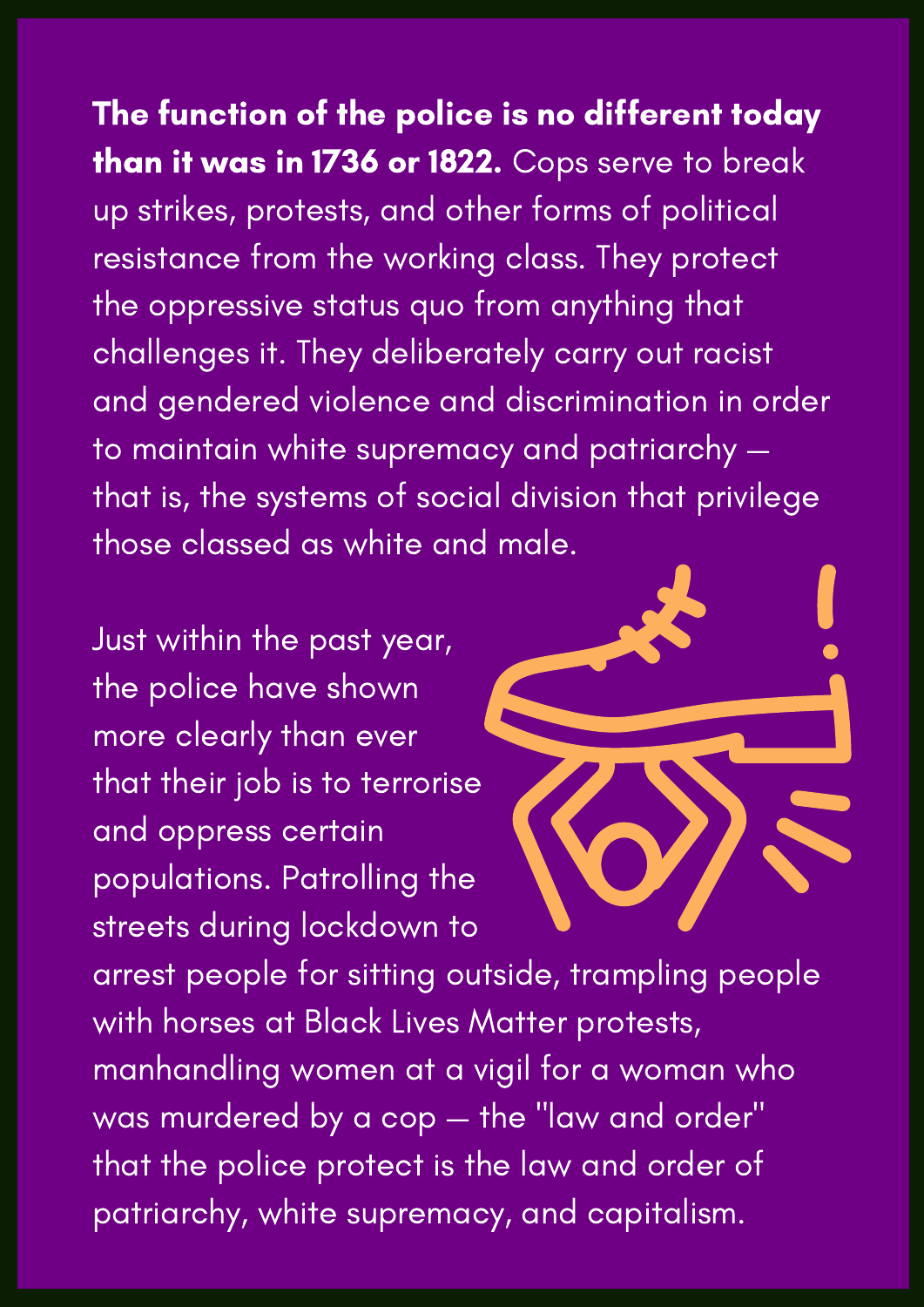## **THE BRITISH PRISON SYSTEM**

The British prison system is expanding rapidly: the prison population has risen by 82% over the last 30 years (1988-2018). England and Wales now have the highest imprisonment rate in western Europe, while Scotland takes third place. British prisons are also increasingly dangerous: from 2016 to 2017, there were 40,000 incidents of self-harm, 300 deaths (25% of which were suicides), 325 reported sexual assaults, and 70 deaths a month in or around release from custody. Medical neglect and solitary confinement are also routine.

Oppressed groups — those who face the highest rates of discrimination, violence and poverty outside of prisons — are heavily targeted by the carceral state and are therefore overrepresented within prisons. 26% of prisoners are Black or other people of colour, 29% have learning difficulties or disabilities, and LGBT people are also over-represented.

The violence and cruelty of the prison system is often blamed solely on the private corporations who directly profit from criminalising and incarcerating marginalised people, and prisons are indeed built into corporate supply chains. However, it is the state which has the exclusive power to criminalise and imprison people, and it is the state which commissions and collaborates with private investors.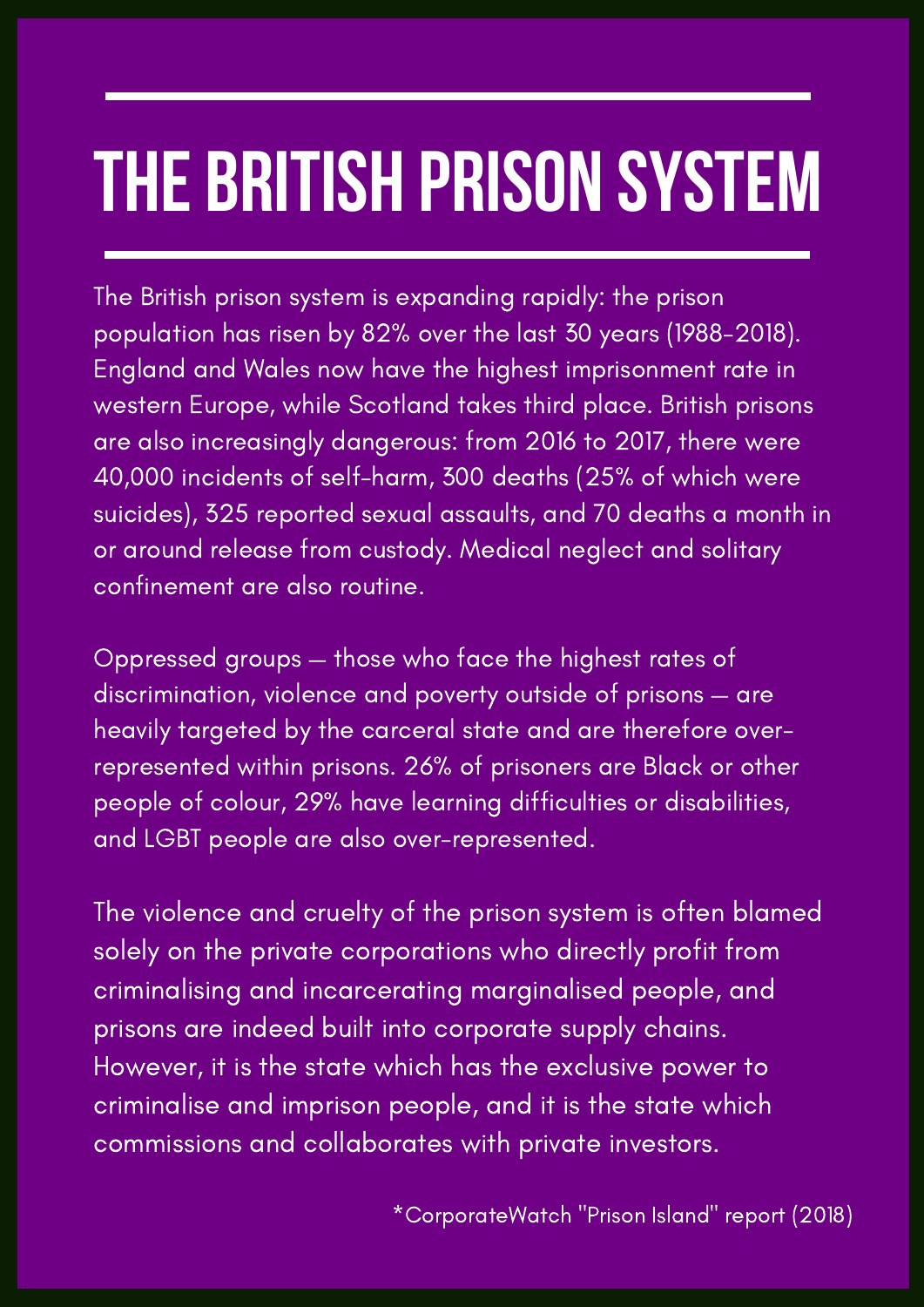#### **THE RADICAL ALTERNATIVE**

The only viable solution to systems as harmful as policing and prisons is their total abolition. There is no way to reform an institution which was created for the sole purpose of racial capitalist oppression.

Besides, reforms often involve increasing resources and funding for the police in order to provide things like diversity trainings and body cameras — strengthening, not weakening, the police. Police violence, institutional racism, and the harms of incarceration are not anomalies or mistakes: they are proof of the system working just as intended.

Prisons are the sites of horrific violence, and their regular functioning leaves thousands of people impoverished, traumatised, ill, and more disconnected from society and their communities than ever — which is why 48% of prisoners end up re-offending within a year of being released.\* Only a revolution can smash the current system of prisons and police. Revolution is the basis for achieving abolition and building a just society.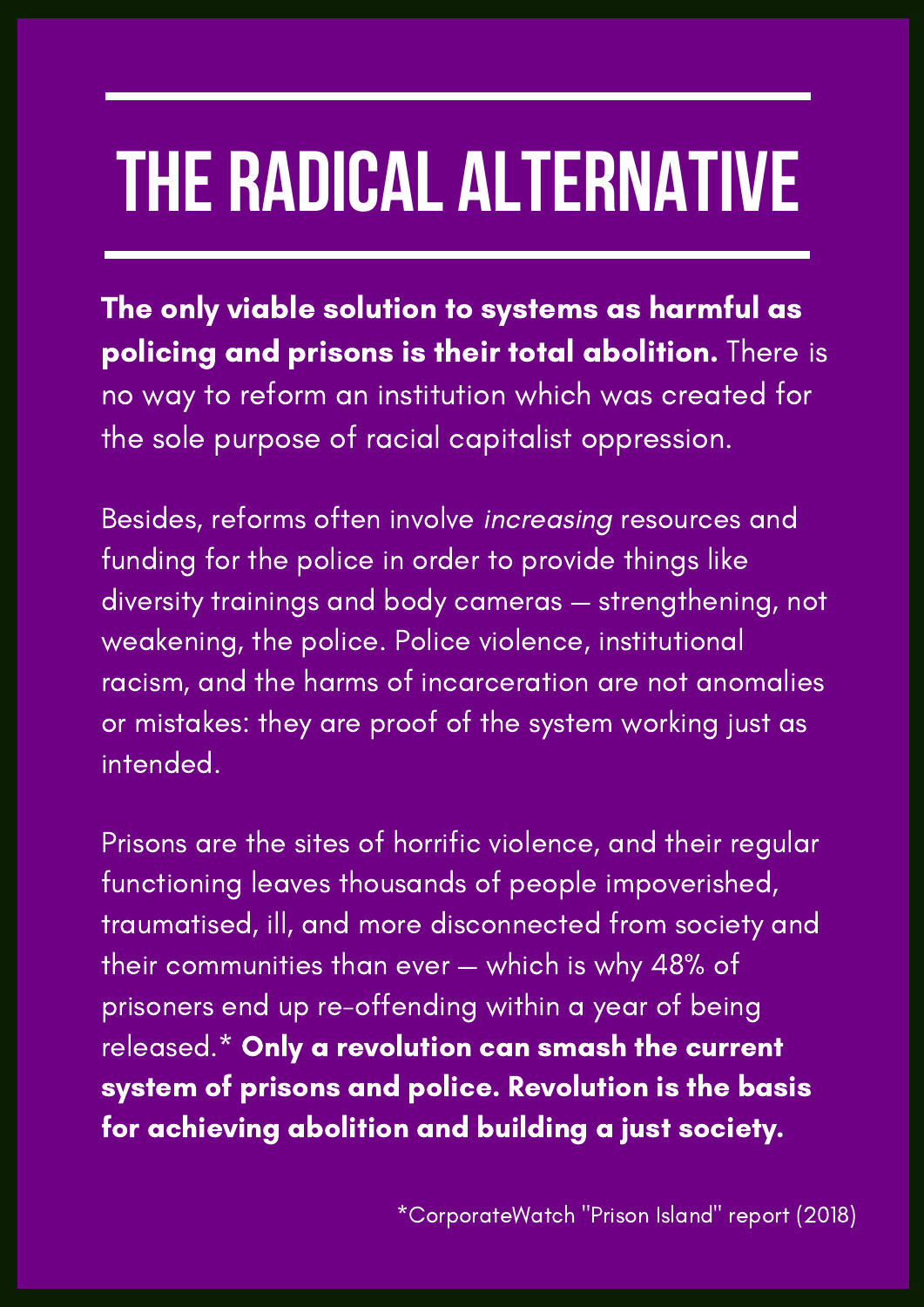### **BUT WHAT ABOUT...?**

When people first learn about the concept of abolition, they often respond with a specific concern: what about violent offenders, those who commit murder or sexual assault?

The most important thing to understand is that **most** such people already walk free, often among the ranks of police and prison guards themselves. Sexual violence in particular is rarely addressed through the state justice system — on the contrary, it is a daily occurrence in prisons and police operations.

Another important fact is that over half of prisoners in Britain (54% as of 2020)\* are imprisoned for nonviolent and nonsexual offenses, such as drug possession, fraud, theft, or other " miscellaneous crimes." Incarceration permanently traumatises and disadvantages them — as well as the families and communities they are ripped away from — totally disproportionately to the harm they may have caused.

\*House of Commons Library UK Prison Population Statistics (2020)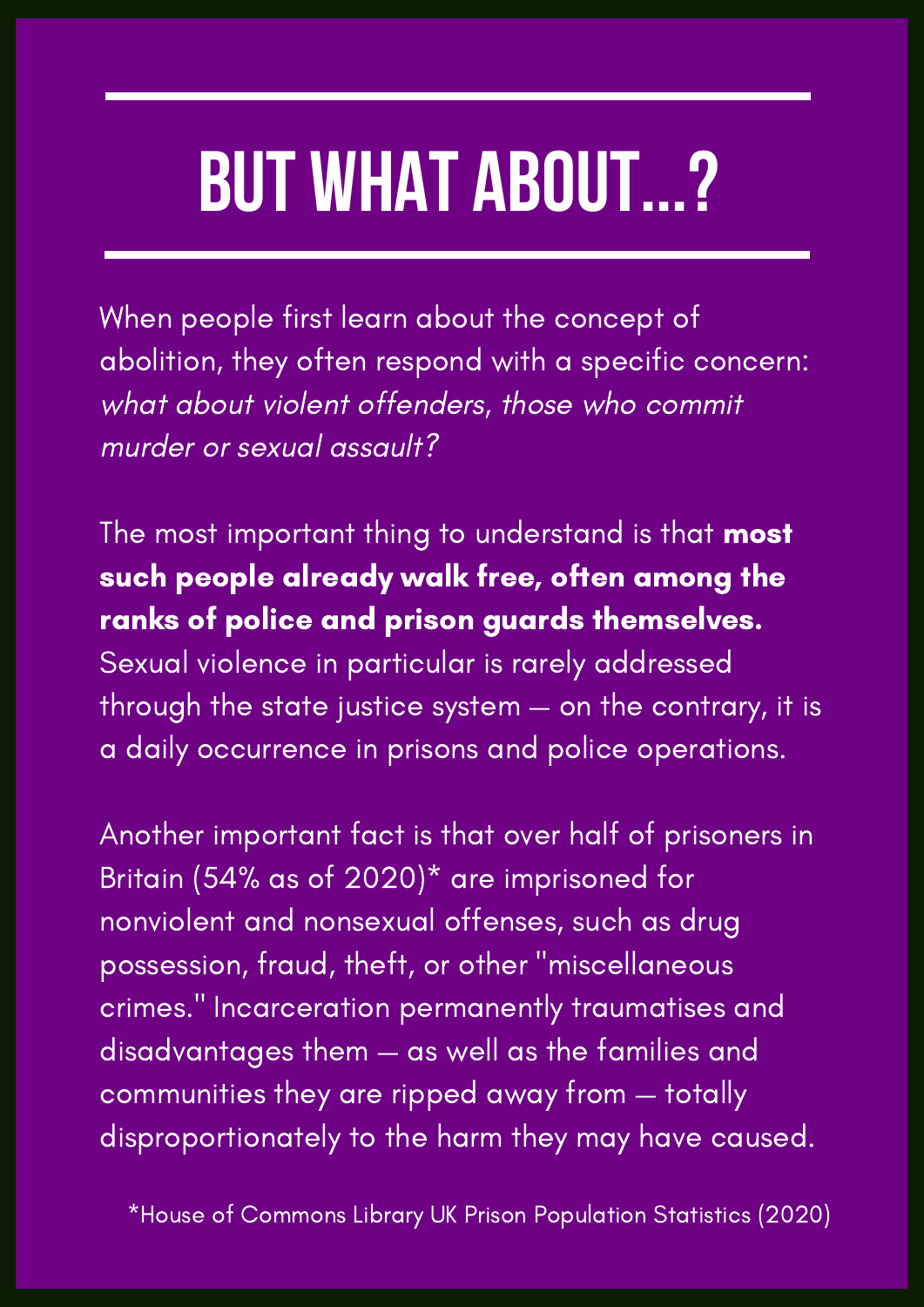It is absolutely vital to keep our communities safe from all forms of violence, but police and prisons are not doing that. More often, they perpetrate violence and perpetuate cycles of generational harm and disenfranchisement in already-vulnerable communities.

"What is, so to speak, the object of abolition? Not so much the abolition of prisons but the abolition of a society that could have prisons, that could have slavery, that could have the wage, and therefore not abolition as the elimination of anything but abolition as the founding of a new society. " — Fred Moten & Stefano Harney

We need to build our own radical alternatives to policing: community programmes that prevent crime by providing resources and support, survivor-centred methods of restorative and transformative justice, and grassroots structures to combat the collective and individual trauma caused by policing and incarceration. We need to end the tyranny of police and prisons once and for all, as part of building a revolutionary future for Britain.